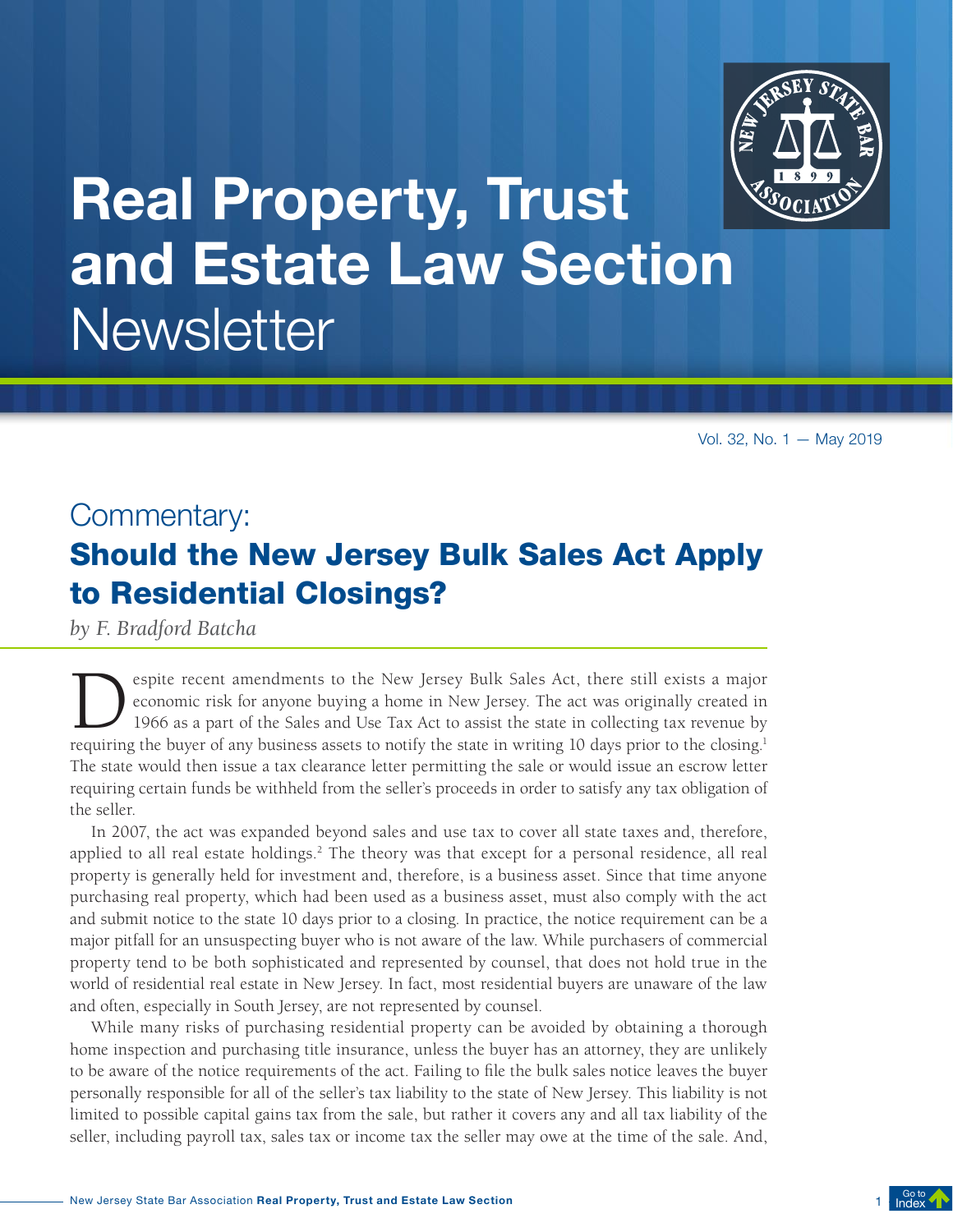it is not even capped by the sale price of the property. Failing to comply with the notice provisions of the act is a personal obligation of the buyer and, therefore, does not create a lien on the property. Since it is not a lien, title insurance companies do not insure against this risk, because it does not affect title. Therefore, a title company would not require a buyer to file the required notice prior to closing.

Fortunately, in 2011, an exemption was created for residential properties of one and two families that were owned by an individual, married couple, trust or estate. The exemption eliminated the need to determine if these properties were, in fact, a business asset. It also reduced the need to send in the notice for thousands of residential transactions each year. Unfortunately, the Bulk Sales Division interpreted the word 'individual' to mean single individual. This meant that if there was more than one individual who owned a residential property, except for married couples, the property was subject to the act under the theory that two or more individuals were a business partnership. This interpretation of the act identified any true partnerships where two or more individuals owned residential property for business investments. However, the interpretation was so broad that it also covered property owned by related individuals (siblings or parent/child) who may have lived together or inherited property. Thus, there was still a burden on many buyers to send out the bulk sales notice as a prerequisite to the purchase of residential real estate. The 2018 amendment expanded the exemption to include 'individuals,' so that now unmarried individuals, multiple individuals, trusts or estates or any combination of these are exempt from bulk sales reporting. The 2011 and 2018 amendments to the act represent significant progress towards exempting all residential properties; however, those residential properties that are owned by limited liability companies (LLCs) or corporations are still subject to the act.

The author's main objection lies with the remedy for failing to send out the notice. Certainly, the purpose of the remedy is to create a deterrent for buyers so they will not neglect to send in the required notice. While the act does incentivize those who are sophisticated enough to understand the law to send in the proper notice prior to closing, most residential buyers are lay people who lack any knowledge of the act and may find themselves subject to the draconian remedy of becoming responsible for the seller's tax liability. If the act

had made these obligations a lien on the property, then title companies would insist on obtaining a bulk sales clearance letter prior to closing and could insure a buyer against any liability under the act. As it stands, since this is not a lien, title companies do not require that the act be complied with in order to insure insurance on residential properties.

This highlights the differences in closing practices for residential properties between northern New Jersey and southern New Jersey. In North Jersey, residential buyers are typically represented by attorneys who are well versed with the details of the act and send out the notices as required. However, in South Jersey it is customary for buyers not to engage attorneys to represent them in the purchase of residential property. Thus, in South Jersey there is no professional who is looking out for the buyer's interest with respect to complying with the act and sending out the required notice in advance of closing.

Take the following example: A couple from South Jersey who saved their entire life to purchase a new construction home chooses not to retain an attorney. Their title company does not mention the notice requirement of the act prior to the purchase. The seller is a builder holding title as an LLC, which is common for builders. This particular builder has not paid payroll or income taxes and stands to make a significant capital gain on this sale. All told, the builder's tax obligations exceed \$100,000. Under the act, if the buyer fails to send the required notice to the state 10 days prior to closing, they would become personally responsible for the \$100,000 tax debt of the builder. As a practical matter, the author is unsure if the Bulk Sales Division has ever pursued an innocent buyer similar to the one described in this example. Nevertheless, this is the state of the law for an unsuspecting buyer.

It seems to the author that the fair approach would be to exempt all residential one- and two-family properties regardless of the legal status of the seller, so the unsophisticated buyer will not become the target of a collection action from the state of New Jersey for the tax obligations of a derelict seller. If all one- and two-family residential properties were exempt, then only buyers of three or more family residential properties and commercial properties would be subject to the act. Those buyers are often more sophisticated and, more importantly, are generally represented by attorneys who will protect their interests.

The Bulk Sales Act is an effective way to collect tax dollars due to the state of New Jersey, but in the context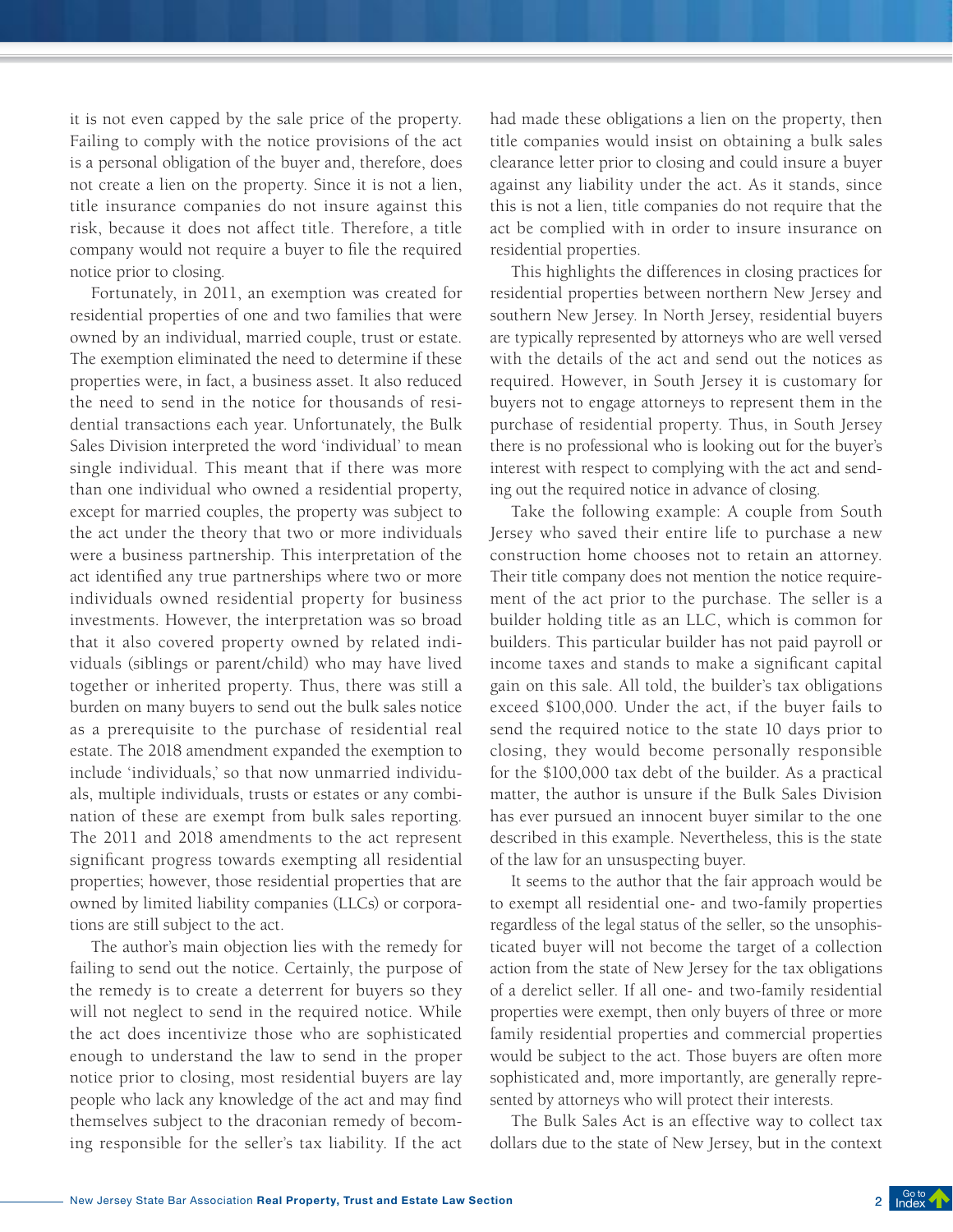of residential real estate, an unsuspecting buyer can get stuck paying the tax debts of a derelict seller. The author believes the law should be revised to protect the innocent purchaser. Fortunately, the law has already created an exemption for all sellers of one- and two-family homes who are individuals, trusts or estates or any combination. In addition, many of the LLCs and corporations who sell properties are also exempt, since they are selling in the 'ordinary course of business.' The only remaining sellers subject to bulk sales notice are LLCs and corporations who do not meet the ordinary course of business exemption. It is often difficult, even for a sophisticated attorney, to determine if the ordinary course exemption is met. The risk is that if the attorney makes the wrong call, their client becomes liable. For this reason, most attorneys will err on the side of caution and file the notice, except in clear cases where the seller is a major known developer with multiple sales in the ordinary course of business.

The bottom line is that there are now only a limited number of residential sales that are subject to the Bulk Sales Act. However, they do exist, and the risk remains that a buyer will either not understand their obligation to send out the notice or will be convinced by a self-serving seller that they are exempt from the act. In either case, an innocent buyer could fall victim to the draconian remedy of the current Bulk Sales Act. For this reason, the author believes the act should be amended so that all one- and two-family residential properties should be exempt from the act, regardless of the ownership entity of the seller. The buyer's ability to purchase a home without the risk of becoming personally liable for the tax debts of a delinquent seller should outweigh the state's interest in collecting tax from corporate sellers of residential property in New Jersey.  $\blacksquare$ 

*F. Bradford Batcha is a partner in Batcha & Batcha, LLC, in Shrewsbury, and chair of the Real Property Trust & Estate Law Section of the New Jersey State Bar Association.*

#### Endnotes

- 1. *See* N.J.S.A. 54:32B-22(c).
- 2. *See* N.J.S.A. 54:50-38.

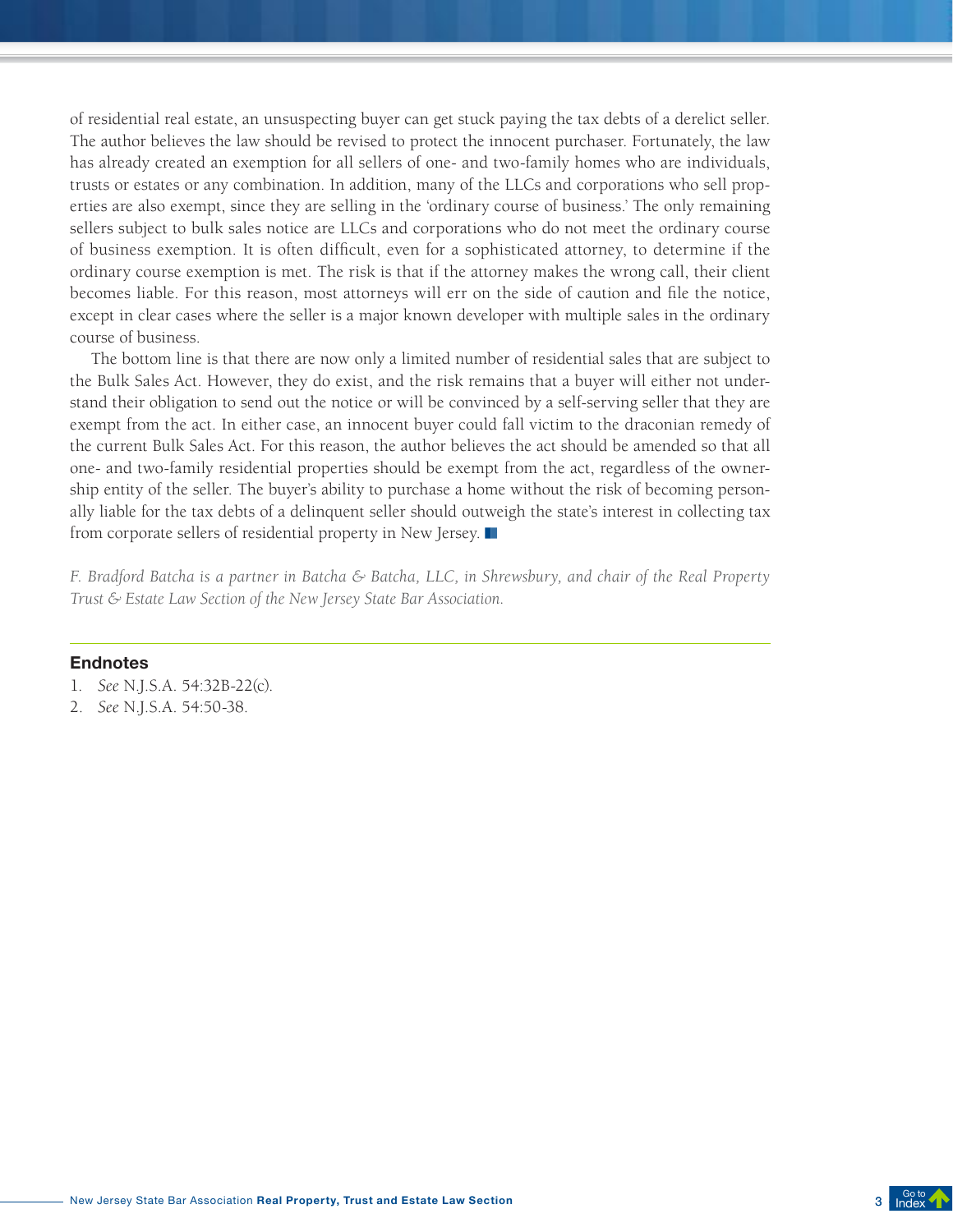### Inside this issue

| Commentary:<br>Should the New Jersey Bulk Sales Act Apply to Residential Closings?<br>by F. Bradford Batcha                                                               |    |
|---------------------------------------------------------------------------------------------------------------------------------------------------------------------------|----|
|                                                                                                                                                                           | 1. |
|                                                                                                                                                                           |    |
| <b>Cybersecurity Considerations in Real Estate Transactions</b><br>by Michelle Schaap                                                                                     | 5  |
| <b>Potential Claims for Wrongfully Extending Life:</b><br>Use of Advance Healthcare Directives as Bases for Tort Claims<br>-A Review of a New Jersey Trial Court Decision | 7  |
| by Rebecca Varghese                                                                                                                                                       |    |

The opinions of the various authors contained within this issue should not be viewed as those of the Real Property, Trust and Estate Law Section Newsletter or the New Jersey State Bar Association.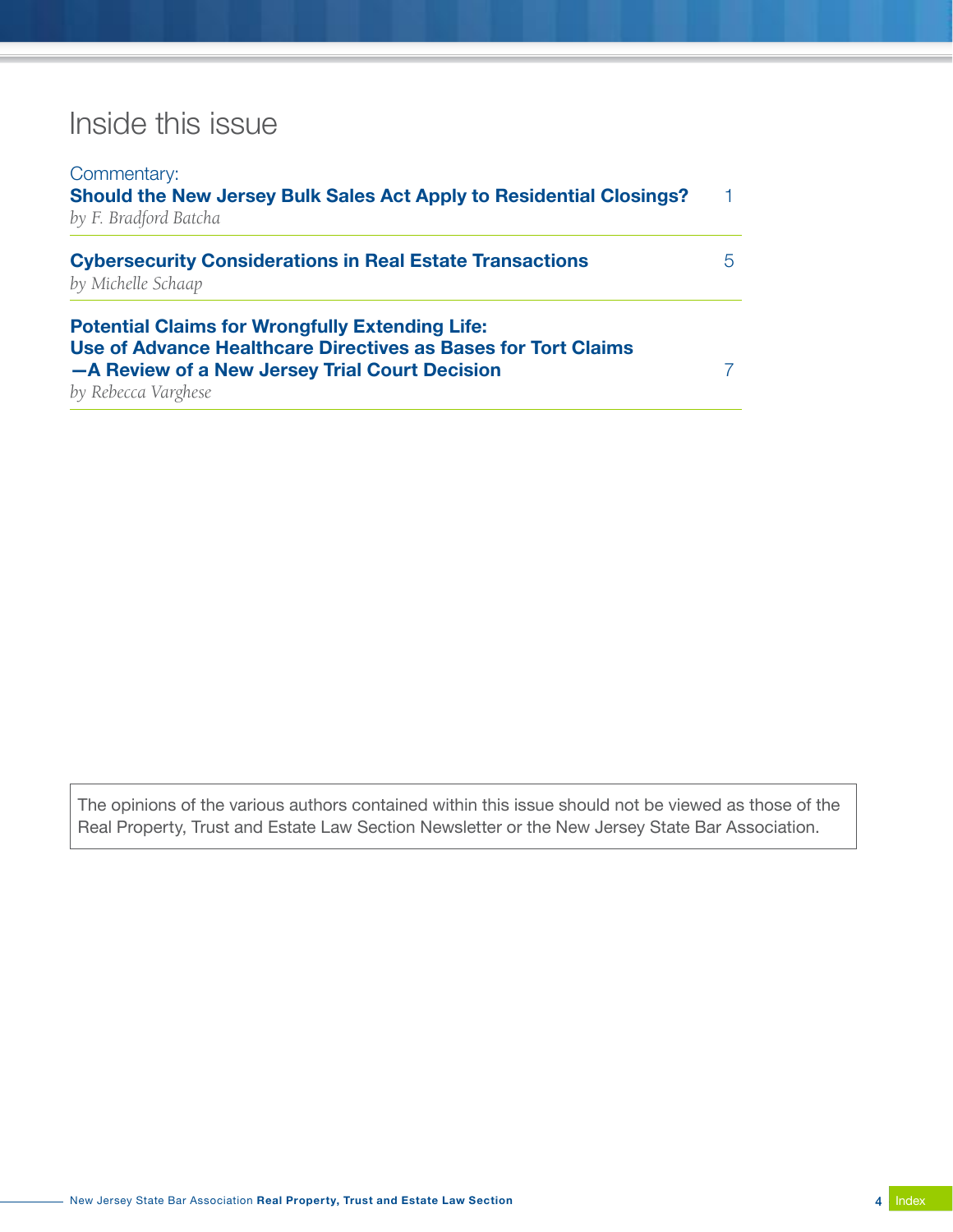### Cybersecurity Considerations in Real Estate **Transactions**

### *by Michelle Schaap*

The years of the security is a critical consideration for any and all transactions that involve the transfer of financial and/or confidential, proprietary information. Once a project is financed or purchased and all transactions that involve the transfer of financial and/or confidential, proprietary information. Once a project is financed, or purchased, a developer will also need to address how the drawings for the project are secured. If the project will include software and/or artificial intelligence in its operation, the developer will need to undertake due diligence on the security features of these systems. Finally, in its role as an employer and/or landlord, a real estate developer must consider its statutory obligations to protect sensitive data.

#### Project Transaction

A company's acquisition, sale or lease of property may be part of a larger transaction, which could have positive or negative connotations for parties beyond the real estate component. While the ultimate transaction closing may be of public record (by the recording of a deed or lease), keeping this information confidential until the time of the closing may be critical to either or both parties to the transaction, and is likely a requirement in the deal documents.

If a business is planning to close its operations in a specific location, advance notice of the pending sale of the offices may create issues for that company (including without limitations triggering morale concerns, let alone Worker Adjustment and Retraining Notification (WARN) Act notice obligations, for its employees). Conversely, if an enterprise is expanding into a new market, the company may want to keep this information confidential until it is prepared to announce the move publicly.

Were either side of the transaction, or its advisors, to experience a cybersecurity 'event,' the use of this confidential information by a third party could materially adversely impact either or both parties to the transaction in a variety of ways, including stock values (if it is publicly traded) and customer relationships, where an office closing had not been announced. A breach may

also reflect a broader security issue, which could impact a larger overriding transaction, such as a merger.

Further, where payment instructions are transmitted electronically, cybersecurity is paramount. There have been several cases involving the loss of closing proceeds due to false wiring instructions after the original electronic transmission of correct wiring instructions. Using unsecure means to transmit or confirm wiring instructions opens the door to a bad actor accessing credentials or information, and then sending new instructions that 'appear' to be authentic. Too often, people accept such changed information without verifying the source by telephone, thus allowing millions of dollars to be stolen through reliance upon misinformation.

If, indeed, the real estate transaction is part of larger transaction, and one of the parties has a security breach, the same would likely need to be disclosed to the other party, which could significantly impact the deal terms and purchase price. If a breach were not disclosed prior to closing, the compromised party is likely in breach of representations and warranties in the agreement.

#### Project Plans

Designs and drawings for a project should be properly secured, both at rest and when transmitted between and among project team members. If plans for a new project are shared over an unsecure site or file share resource, plans could be compromised. Such a breach could lead to any number of dangerous consequences, including sabotage or break-ins at the building through known points of attack, or alteration of the plans, creating project delays, unconstructable drawings or structurally unsound structures.

If the project is being constructed for a business in, for example, the healthcare or financial services industry, consideration should be given to secure physical environments in the design and construction of the project.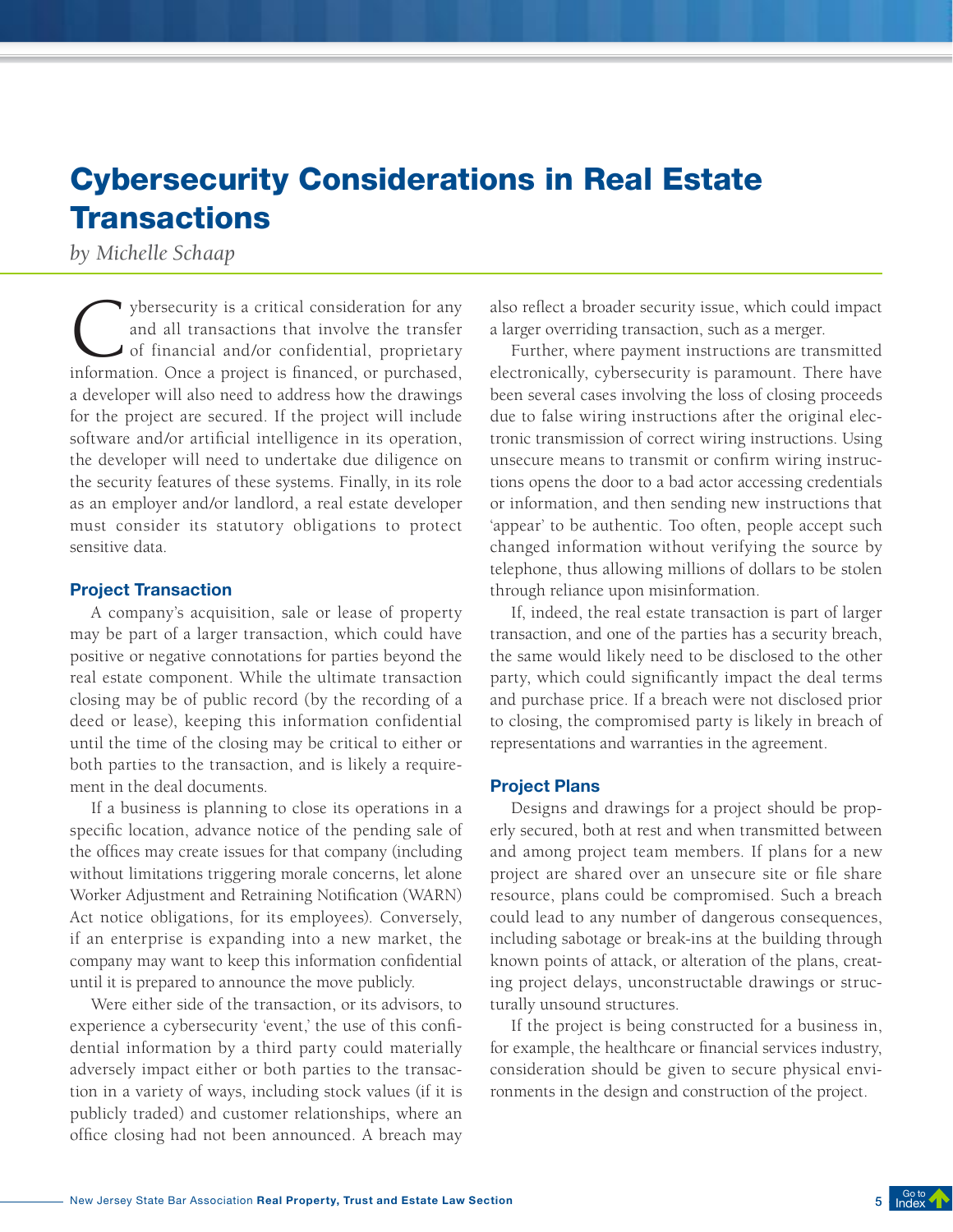#### Project Systems

If the project is to be constructed with 'smart systems' (whether for elevator operations, HVAC monitoring and maintenance or otherwise), the vendors for these products, and the software itself, must be properly vetted for security considerations. If security systems will be installed, developers should ask whether the systems were developed with privacy in mind. If systems are to be maintained and/or monitored remotely, consideration must be given as to who will control the access credentials to these systems. Many systems have default passwords that are readily available on the internet; if a developer is unaware of these settings on its newly installed systems, then it will be leaving the proverbial backdoor open to any savvy bad actor.

If buildings will have 'smart' operating systems, the real estate developer must also consider redundancies and back-up systems if the primary system is compromised. Further, protocols will need to be established for applying patches and new releases during the lifetime of the subject system. When systems are retired, if they stored data, the responsible project owner will need to first securely dispose of or destroy that data.

#### Project Participant as the Controller of Personal Data

The foregoing discussion does not touch on statutory obligations associated with data protection. In New Jersey, there is legislation pending that, once adopted, will require any business (regardless of the industry) to adopt and enforce written 'reasonable' measures to secure personally identifiable, sensitive information maintained by the business. 1 Under current New Jersey law,<sup>2</sup> if a party that holds personal data (e.g., name plus Social Security number, or other certain data) experiences a data breach, that party must provide notice to the impacted persons. If third parties will have access to the developer's sensitive data, the developer should vet the practices of those third parties (and under the pending New Jersey legislation the developer will be required to undertake this due diligence).

In short, cyber and data concerns permeate all business, whether brick and mortar or on line. A real estate developer, or any other business person, who ignores cyber and data security consideration will be at risk for compromise, in the deal negotiation, in the construction phase, operationally and as a controller of sensitive data.  $\blacksquare$ 

*Michelle Schaap is a member with Chiesa Shahinian & Giantomasi, PC.*

#### Endnotes

- 1. S. 2692/A. 1766 (2018).
- 2. N.J. Stat. § 56:8-163.

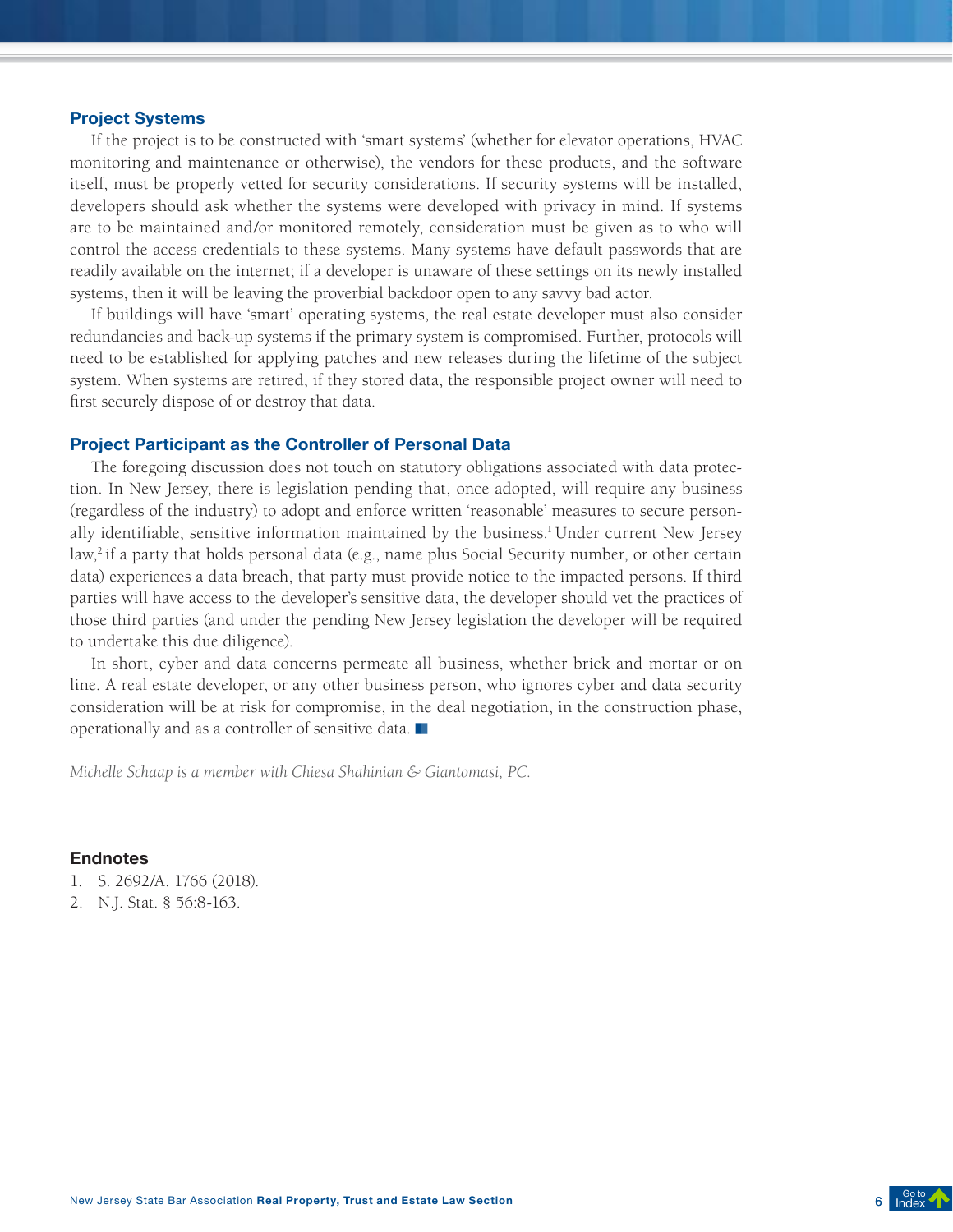## Potential Claims for Wrongfully Extending Life: Use of Advance Healthcare Directives as Bases for Tort Claims—A Review of a New Jersey Trial Court Decision

*by Rebecca Varghese*

(a) ften referred to as living wills, advance<br>healthcare directives have been reaffirmed as<br>being an extraordinarily and fundamentally<br>nowerful tool in ensuring that a patient's wishes—and healthcare directives have been reaffirmed as being an extraordinarily and fundamentally powerful tool in ensuring that a patient's wishes—and a patient's wishes alone—control end-of-life decisions and treatments. While healthcare directives are commonplace in estate planning generally, medical practitioners' adherence to these directives is a changing landscape in tort law. For example, in *Koerner v. Bhatt*, 1 Morris County Superior Court Judge W. Hunt Dumont declined to grant summary judgment in favor of physicians employed by Morristown Medical Center and its parent company, Atlantic Health System (defendants), in a 'wrongful life' case involving a now-deceased patient named Suzanna Stica.

Prior to her admission to Morristown Medical Center in Nov. 2011, Stica signed two orders: one do not resuscitate order and one do not intubate order. Directives of this type are enforceable under New Jersey's Advance Directive for Health Care Act. 2 Stica visited Morristown Medical Center because she was having trouble breathing, and went into cardiac arrest while at the hospital. The defendants resuscitated her, and although she was successfully revived, she was left intubated and confined to a wheelchair. While Stica lived for six months following her resuscitation, she suffered from depression, dementia, bowel problems and bladder complications, and experienced trouble communicating and speaking. The executor of Stica's estate, Suzanne Koerner, filed suit against the defendants for disregarding Stica's orders to withhold life-sustaining treatments such as intubation and resuscitation. The defendants filed for summary judgment, and claimed immunity under the Advance Directive for Health Care Act.

In an extension of *Berman v. Allan*, 3 discussed below, in *Koerner*, Judge Dumont denied summary judgment based

on the recognition of Stica's well-established right to reject life-sustaining treatments. While *Berman* is factually distinguishable from *Koerner*, the underlying principles articulated by the New Jersey Supreme Court in *Berman* support recognition of a doctrine called 'wrongful birth.<sup>4</sup> 'Wrongful life' and 'wrongful birth' cases can be viewed as the tort counterparts to 'wrongful death,' but the application and acceptance of all three is widely varied and differs from state to state. Most wrongful life and wrongful birth actions involve children born with severe physical handicaps, and are typically premised on the plaintiffs' claims that but for the defendant's negligence, another individual is forced to live an unwanted life. 5

A defendant's negligence gives rise to damages for pain and suffering endured during this extension of life. Wrongful birth actions differ from wrongful life claims in nuanced ways; characteristically, wrongful birth claims are brought by the parents of an injured individual, and wrongful life claims are brought by the injured individual against defendants, but both are typically premised on a defendant negligently failing to disclose or discover an affliction or handicap. Doctrinal extensions of these tort actions allows for these cases to be premised on a defendant's wrongful continuation of life, as well. Wrongful birth claims have often invoked sanctity-of-life discussions from courts, and are outside the scope of Stica's case, and this article.

In *Berman*, the plaintiffs sued both as parents and as guardians *ad litem* on behalf of their infant daughter, Sharon, and brought both a wrongful birth and wrongful life claim against the defendants. The plaintiffs alleged the defendants, both of whom were specialists in gynecology and obstetrics, deviated from accepted medical standards by failing to inform Sharon's mother of the availability of a procedure known as amniocentesis. This procedure, commonly performed on expectant mothers